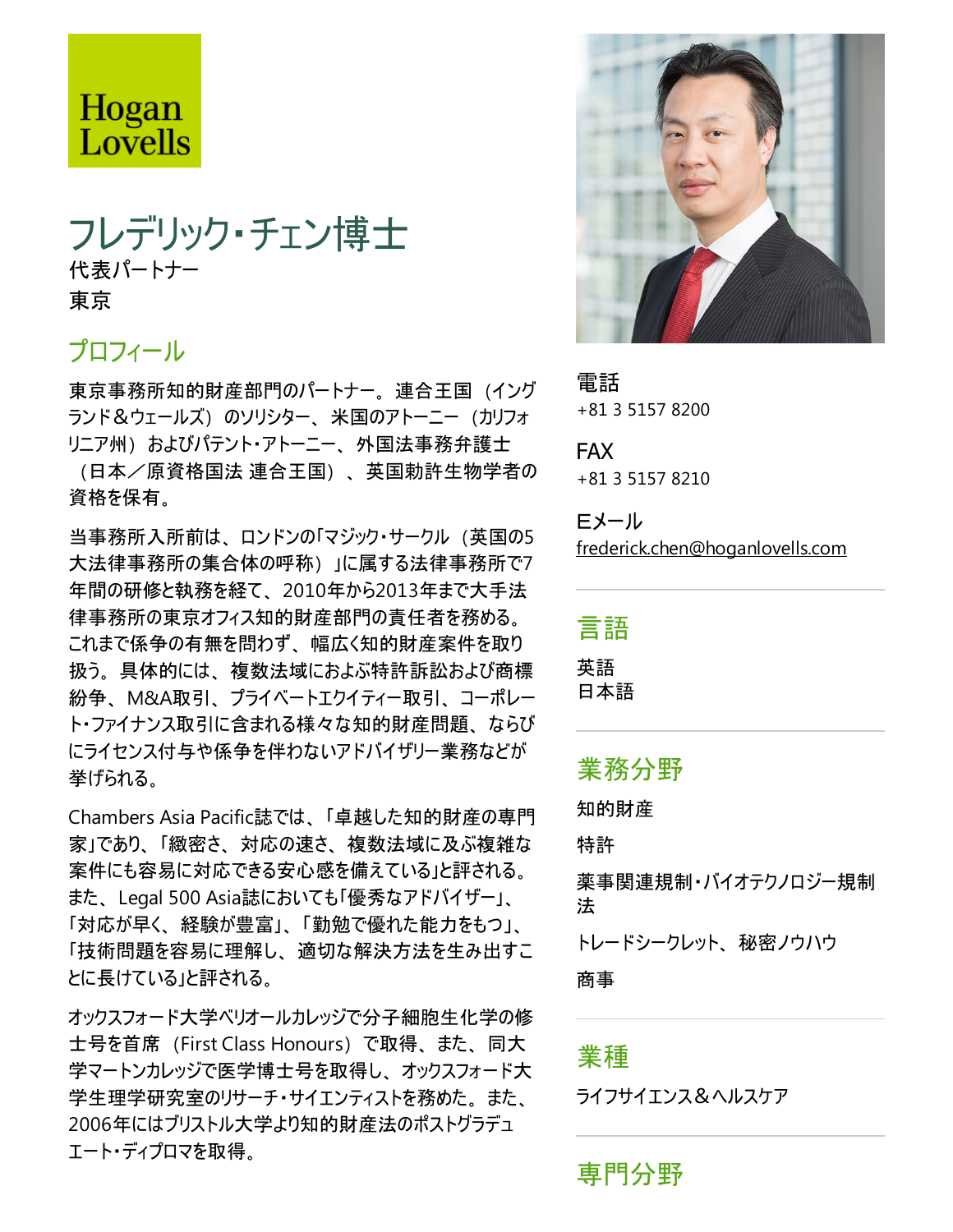日本国際知的財産保護協会(AIPPI Japan)、日本ライ センス協会 (LES Japan) Pharma Delegatesのメンバー。 日本語に堪能。

#### 代表的な案件

日本での多数の特許紛争において世界の様々な大手先発 医薬品メーカーの代理人として、日本の特許庁での特許無 効審判手続き、知財高等裁判所での審決取消訴訟、東 京地方裁判所での特許侵害訴訟などを日本の弁護士と共 同で行う

欧州26カ国でのSPC(補充的保護証明書)申請に係る戦 略の策定および実施において日本の製薬会社を代理

欧州および米国での規制上のデータ独占権に関連して日本 の製薬会社を代理

香港で提起されたジェネリック医薬品メーカー3社に対する特 許侵害訴訟において、日本の製薬会社を代理

米国のライフサイエンス企業との契約交渉において、日本のラ イフサイエンス企業を代理

米国のライフサインエス企業からの特許ライセンスについて、日 本のライフサイエンス企業の代理人を務めた

共同研究開発や発明品の実施に関する欧州の大学とのライ センス交渉において、日本のエンジニアリング会社の代理人を 務めた

英国の特許訴訟において日本の電機メーカーの代理人を務 めた

世界的な商標・ブランドのライセンス付与において日本のテクノ ロジー企業の代理人を務めた

欧州の医薬品メーカーの代理人として、米医薬品メーカーに よる同社の巨額買収に係る日本の医薬品メーカーからの特許 譲渡やライセンスバックにおいて法律サポートを提供

酵素阻害剤(フィナステリド)の特許取消訴訟においてメル ク社の代理人を務めた。同訴訟は薬剤投与方式の特許可 能性の判断に関する英国法および英国控訴院の判例原則 を変えるものとなった画期的な訴訟である

#### 受賞歴

**D** Outstanding IP Practitioner, *World IP Review Leader*,

商業取引における知的財産権

知財のライセンス、商業化、技術移転

知財戦略のカウンセリングおよびポート フォリオの作成

技術契約

医薬品およびバイオテクノロジー

規制上の独占権、ハッチワックスマン法 およびその類似法令

## 学歴および資格

#### 学歴

University of Bristol, Pg.D.I.P.L.P. (Intellectual Property Law & Practice)

Oxford Institute of Legal Practice, Pg.D.L.P. (Legal Practice), distinction

University of Oxford, Merton College, D.Phil.

Oxford Brookes University, Pg.D.L. (Law), distinction

University of Oxford, Balliol College, MBiochem (Molecular and Cellular Biochemistry), First Class Honours

### 法曹協会登録・資格等

連合王国 (イングランドおよびウェール ズ)

米国カリフォルニア州

米国特許商標庁

第一東京弁護士会(外国法事務弁 護士)

#### 裁判所登録

イングランド・ウェールズ高等裁判所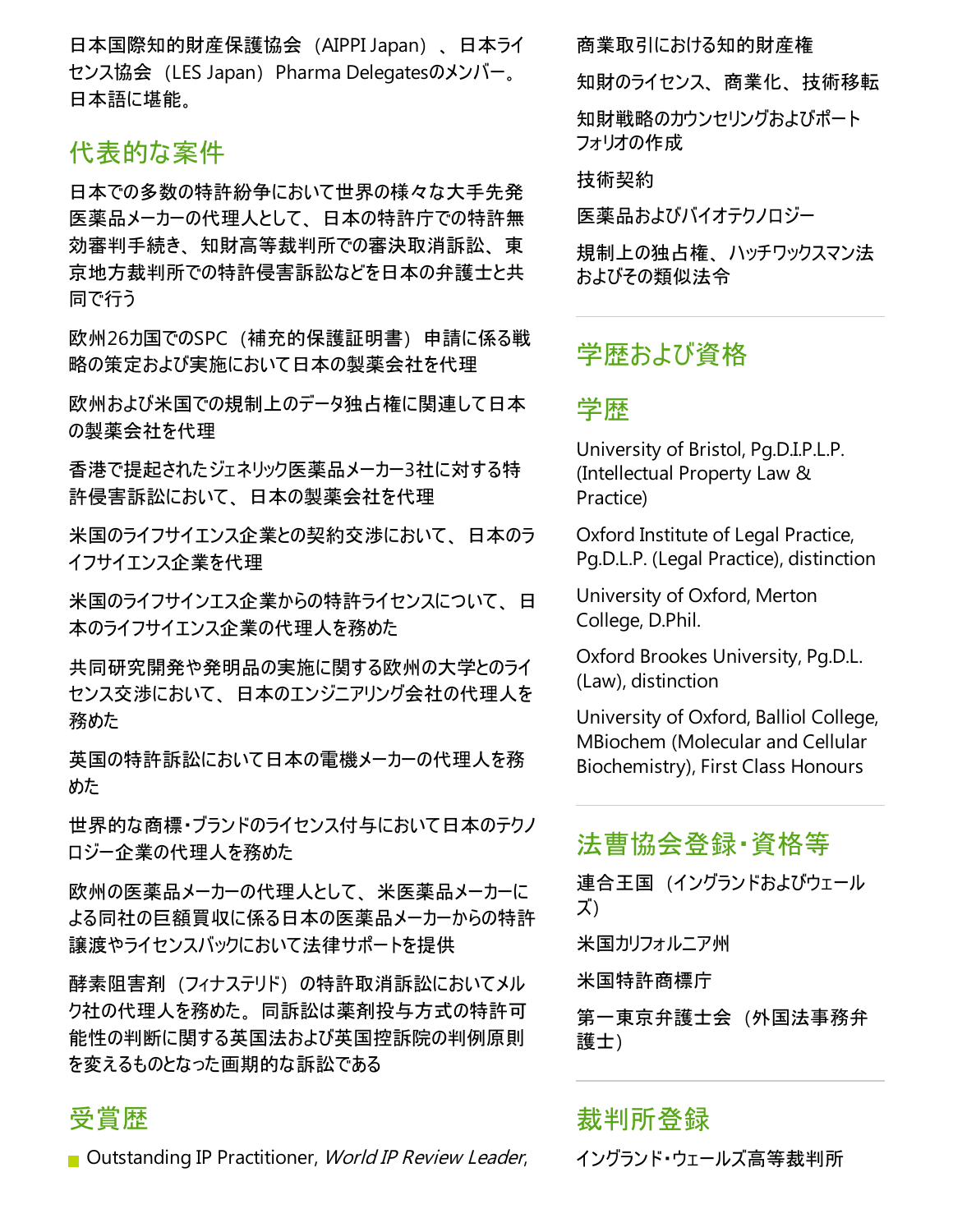2022

- Sole winner of Client Choice Award for Patents in Japan, International Law Office, 2017, 2018, 2021
- **Leading individual for Intellectual Property,** Chambers Asia-Pacific, 2012-2021
- $\blacksquare$  Leading individual for Life Sciences in Japan, Chambers Asia-Pacific, 2018-2021
- Leading individual in Intellectual Property, Legal 500 Asia-Pacific, 2019-2022
- Leading individual for Intellectual Property in Japan, Chambers Global, 2011-2021
- Global IP Star, Managing Intellectual Property IP Stars, 2018
- Patent Star in Japan, Managing Intellectual Property IP Stars, 2014-2022
- $\blacksquare$  Leading individual for Patent Transactions and Patent Litigation in Japan, IAM Patent <sup>1000</sup>, 2017-2021
- The Best Lawyers in Japan, Intellectual Property, Best Lawyers, 2015-2023
- $\blacksquare$  "The Lawyer of the Year" in Japan, Life Sciences Practice, Best Lawyers, 2020
- The Best Lawyers in Japan, Life Sciences Practice, Best Lawyers, 2020-2023
- Leading individual in IP Litigation, Who's Who Legal Japan, 2017-2020
- **Leading individual in Life Sciences, Who's Who Legal** Japan, 2018-2020
- Patent Leader, World IP Review, 2017-2022
- Foreign Lawyer of the Year, Asian Legal Business Japan Law Awards, 2020
- Global Elite Thought Leader in Patent Litigation, Who's Who Legal Japan, 2021

#### 直近の講演・出版物等

- 当事務所主催イベント
	- OCAJI 建設セミナーおよび新年祝賀会のご案内
- ウェビナー